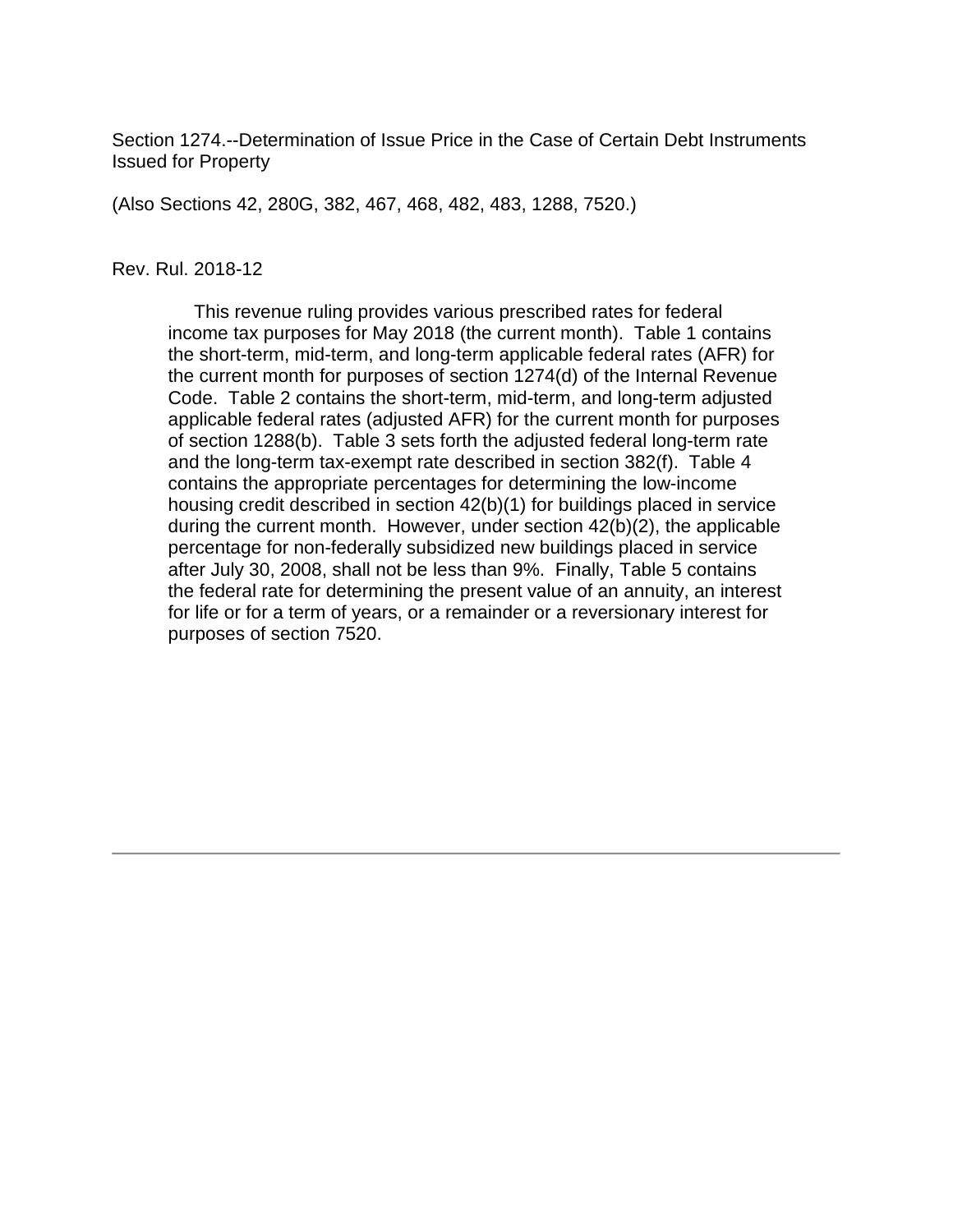## REV. RUL. 2018-12 TABLE 1

# Applicable Federal Rates (AFR) for May 2018

|            | <b>Period for Compounding</b> |            |           |         |  |  |
|------------|-------------------------------|------------|-----------|---------|--|--|
|            | Annual                        | Semiannual | Quarterly | Monthly |  |  |
|            |                               |            |           |         |  |  |
|            | Short-term                    |            |           |         |  |  |
|            |                               |            |           |         |  |  |
| AFR        | 2.18%                         | 2.17%      | 2.16%     | 2.16%   |  |  |
| 110% AFR   | 2.40%                         | 2.39%      | 2.38%     | 2.38%   |  |  |
| 120% AFR   | 2.62%                         | 2.60%      | 2.59%     | 2.59%   |  |  |
| 130% AFR   | 2.84%                         | 2.82%      | 2.81%     | 2.80%   |  |  |
|            |                               |            |           |         |  |  |
|            | Mid-term                      |            |           |         |  |  |
| <b>AFR</b> | 2.69%                         | 2.67%      | 2.66%     | 2.66%   |  |  |
| 110% AFR   | 2.96%                         | 2.94%      | 2.93%     | 2.92%   |  |  |
| 120% AFR   | 3.23%                         | 3.20%      | 3.19%     | 3.18%   |  |  |
| 130% AFR   | 3.50%                         | 3.47%      | 3.46%     | 3.45%   |  |  |
| 150% AFR   | 4.05%                         | 4.01%      | 3.99%     | 3.98%   |  |  |
| 175% AFR   | 4.72%                         | 4.67%      | 4.64%     | 4.63%   |  |  |
|            |                               |            |           |         |  |  |
|            | Long-term                     |            |           |         |  |  |
| <b>AFR</b> | 2.94%                         | 2.92%      | 2.91%     | 2.90%   |  |  |
| 110% AFR   | 3.24%                         | 3.21%      | 3.20%     | 3.19%   |  |  |
| 120% AFR   | 3.53%                         | 3.50%      | 3.48%     | 3.47%   |  |  |
| 130% AFR   | 3.84%                         | 3.80%      | 3.78%     | 3.77%   |  |  |
|            |                               |            |           |         |  |  |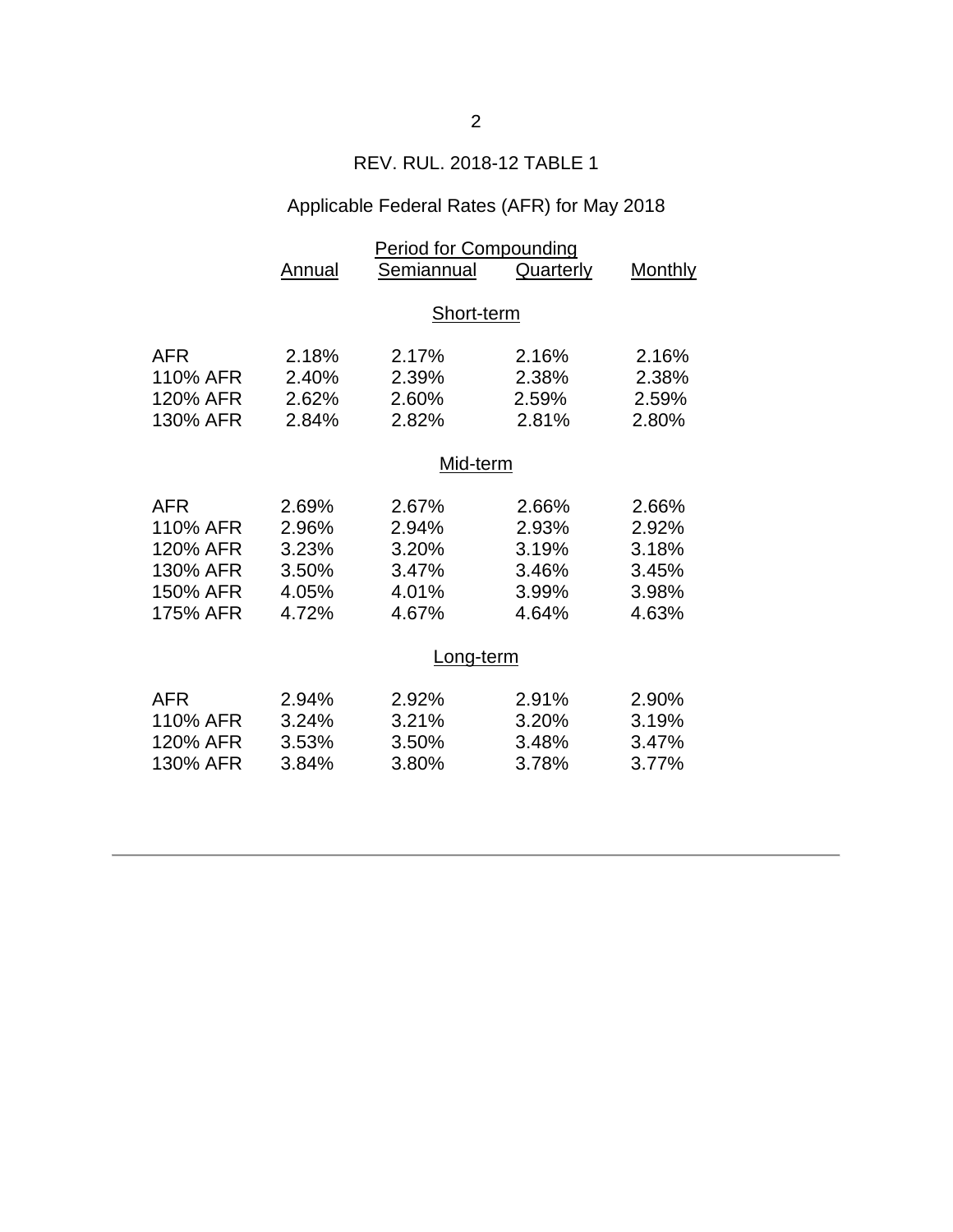## REV. RUL. 2018-12 TABLE 2

# Adjusted AFR for May 2018

|                            | Period for Compounding |            |           |         |  |
|----------------------------|------------------------|------------|-----------|---------|--|
|                            | Annual                 | Semiannual | Quarterly | Monthly |  |
| Short-term<br>adjusted AFR | 1.66%                  | 1.65%      | 1.65%     | 1.64%   |  |
| Mid-term<br>adjusted AFR   | 2.04%                  | 2.03%      | 2.02%     | 2.02%   |  |
| Long-term<br>adjusted AFR  | 2.23%                  | 2.22%      | 2.21%     | 2.21%   |  |

## REV. RUL. 2018-12 TABLE 3

| Rates Under Section 382 for May 2018                                                                                                                                                 |          |
|--------------------------------------------------------------------------------------------------------------------------------------------------------------------------------------|----------|
| Adjusted federal long-term rate for the current month                                                                                                                                | 2.23%    |
| Long-term tax-exempt rate for ownership changes during the<br>current month (the highest of the adjusted federal long-term<br>rates for the current month and the prior two months.) | $2.30\%$ |